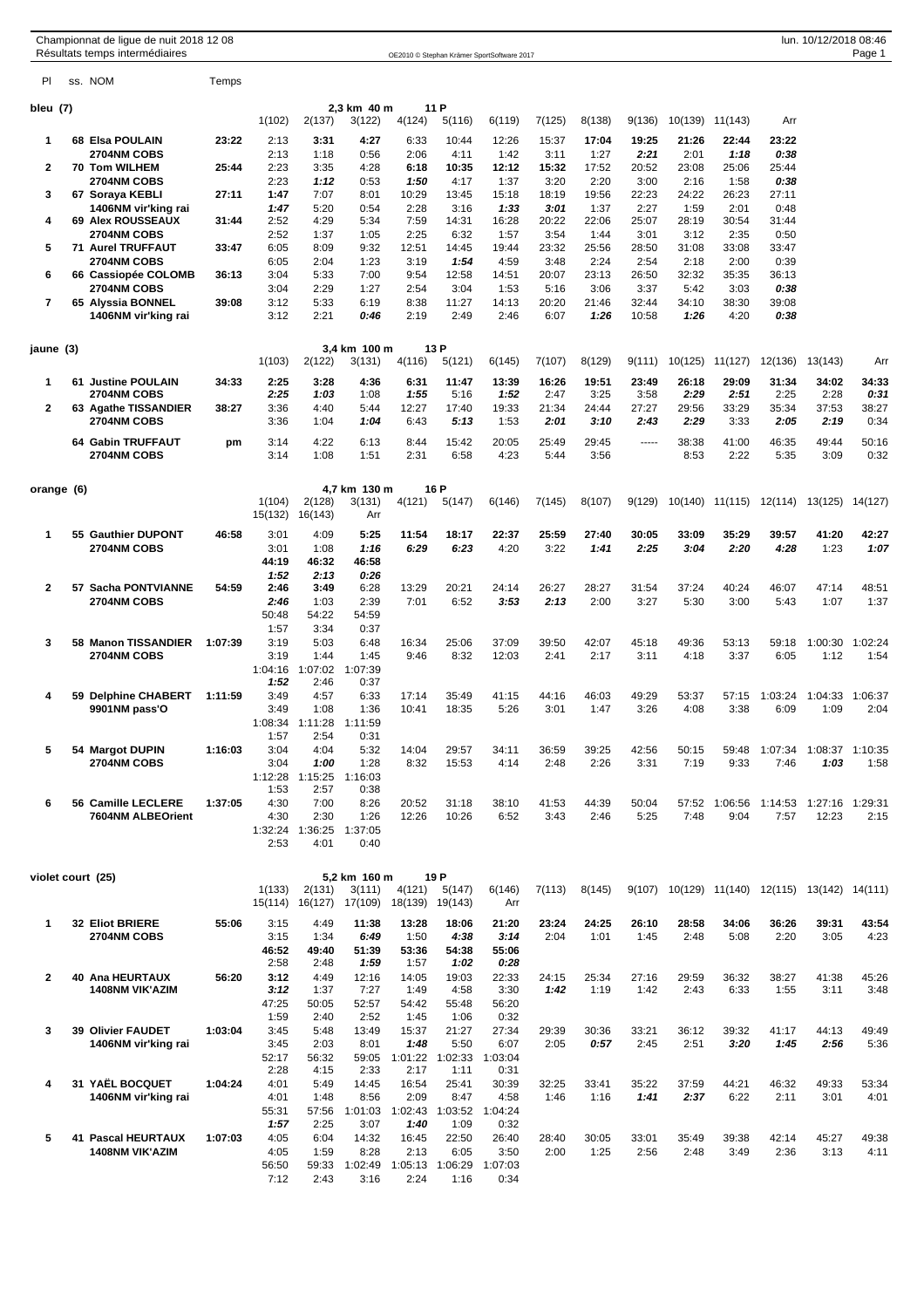|                    |  | Championnat de ligue de nuit 2018 12 08<br>Résultats temps intermédiaires |         | lun. 10/12/2018 08:46<br>OE2010 © Stephan Krämer SportSoftware 2017 |                                 |                   |                   |                   |                 |               |                                               |               |               |                 |                 |                  | Page 2                 |
|--------------------|--|---------------------------------------------------------------------------|---------|---------------------------------------------------------------------|---------------------------------|-------------------|-------------------|-------------------|-----------------|---------------|-----------------------------------------------|---------------|---------------|-----------------|-----------------|------------------|------------------------|
| PL                 |  | ss. NOM                                                                   | Temps   |                                                                     |                                 |                   |                   |                   |                 |               |                                               |               |               |                 |                 |                  |                        |
| violet court  (25) |  |                                                                           |         |                                                                     | 5,2 km 160 m<br>19 P<br>(suite) |                   |                   |                   |                 |               |                                               |               |               |                 |                 |                  |                        |
|                    |  |                                                                           |         | 1(133)<br>15(114)                                                   | 2(131)<br>16(127)               | 3(111)<br>17(109) | 4(121)<br>18(139) | 5(147)<br>19(143) | 6(146)<br>Arr   | 7(113)        | 8(145)                                        | 9(107)        | 10(129)       | 11(140)         | 12(115)         | 13(142) 14(111)  |                        |
| 6                  |  | 49 Jade SANCHEZ                                                           | 1:07:33 | 4:15                                                                | 5:32                            | 14:56             | 17:50             | 24:15             | 28:12           | 30:06         | 31:39                                         | 33:37         | 36:46         | 42:08           | 46:58           | 50:13            | 54:52                  |
|                    |  | 2704NM COBS                                                               |         | 4:15                                                                | 1:17                            | 9:24              | 2:54              | 6:25              | 3:57            | 1:54          | 1:33                                          | 1:58          | 3:09          | 5:22            | 4:50            | 3:15             | 4:39                   |
|                    |  |                                                                           |         | 58:19<br>3:27                                                       | 1:00:51<br>2:32                 | 1:03:10<br>2:19   | 1:05:08<br>1:58   | 1:06:53<br>1:45   | 1:07:33<br>0:40 |               |                                               |               |               |                 |                 |                  |                        |
| 6                  |  | <b>46 Arthur POULAIN</b>                                                  | 1:07:33 | 3:38                                                                | 4:38                            | 13:53             | 15:56             | 23:50             | 31:08           | 33:08         | 34:11                                         | 36:00         | 39:12         | 44:04           | 50:21           | 53:52            | 57:27                  |
|                    |  | 2704NM COBS                                                               |         | 3:38<br>1:00:03                                                     | 1:00<br>1:01:57                 | 9:15<br>1:04:13   | 2:03<br>1:05:58   | 7:54<br>1:07:01   | 7:18<br>1:07:33 | 2:00          | 1:03                                          | 1:49          | 3:12          | 4:52            | 6:17            | 3:31             | 3:35                   |
|                    |  |                                                                           |         | 2:36                                                                | 1:54                            | 2:16              | 1:45              | 1:03              | 0:32            |               |                                               |               |               |                 |                 |                  |                        |
| 8                  |  | 50 Audrey TISSANDIER<br><b>2704NM COBS</b>                                | 1:09:38 | 4:37<br>4:37                                                        | 6:37<br>2:00                    | 15:58<br>9:21     | 18:05<br>2:07     | 23:43<br>5:38     | 28:21<br>4:38   | 31:04<br>2:43 | 32:11<br>1:07                                 | 34:19<br>2:08 | 37:38<br>3:19 | 43:43<br>6:05   | 47:37<br>3:54   | 51:11<br>3:34    | 55:23<br>4:12          |
|                    |  |                                                                           |         | 58:44                                                               | 1:02:42                         | 1:05:01           | 1:07:03           | 1:09:00           | 1:09:38         |               |                                               |               |               |                 |                 |                  |                        |
| 9                  |  | 30 Jean-Baptiste BOC                                                      | 1:10:07 | 3:21<br>4:20                                                        | 3:58<br>5:40                    | 2:19<br>15:17     | 2:02<br>17:19     | 1:57<br>26:19     | 0:38<br>31:20   | 33:25         | 34:33                                         | 37:16         | 40:08         | 44:07           | 49:24           | 53:17            | 58:33                  |
|                    |  | 1406NM vir'king rai                                                       |         | 4:20                                                                | 1:20                            | 9:37              | 2:02              | 9:00              | 5:01            | 2:05          | 1:08                                          | 2:43          | 2:52          | 3:59            | 5:17            | 3:53             | 5:16                   |
|                    |  |                                                                           |         | 1:01:15<br>2:42                                                     | 1:03:24<br>2:09                 | 1:06:18<br>2:54   | 1:08:19<br>2:01   | 1:09:27<br>1:08   | 1:10:07<br>0:40 |               |                                               |               |               |                 |                 |                  |                        |
| 10                 |  | 47 Stéphanie POULAIN                                                      | 1:11:49 | 4:07                                                                | 5:33                            | 17:18             | 19:45             | 26:59             | 31:29           | 34:39         | 36:32                                         | 38:45         | 42:39         | 46:56           | 49:48           | 53:51            | 58:35                  |
|                    |  | 2704NM COBS                                                               |         | 4:07                                                                | 1:26                            | 11:45             | 2:27              | 7:14              | 4:30            | 3:10          | 1:53                                          | 2:13          | 3:54          | 4:17            | 2:52            | 4:03             | 4:44                   |
|                    |  |                                                                           |         | 1:00:53<br>2:18                                                     | 1:04:30<br>3:37                 | 1:07:26<br>2:56   | 1:09:51<br>2:25   | 1:11:11<br>1:20   | 1:11:49<br>0:38 |               |                                               |               |               |                 |                 |                  |                        |
| 11                 |  | 53 Candice WILD                                                           | 1:11:50 | 3:54                                                                | 5:39                            | 15:22             | 17:47             | 23:30             | 30:07           | 33:33         | 34:56                                         | 37:06         | 40:25         | 45:09           | 47:18           | 51:35            | 59:30                  |
|                    |  | 2704NM COBS                                                               |         | 3:54<br>1:02:05                                                     | 1:45<br>:04:49                  | 9:43<br>:07:19    | 2:25<br>1:09:37   | 5:43<br>1:11:12   | 6:37<br>1:11:50 | 3:26          | 1:23                                          | 2:10          | 3:19          | 4:44            | 2:09            | 4:17             | 7:55                   |
|                    |  |                                                                           |         | 2:35                                                                | 2:44                            | 2:30              | 2:18              | 1:35              | 0:38            |               |                                               |               |               |                 |                 |                  |                        |
| 12                 |  | <b>43 Esthel LEMERCIER</b><br><b>2704NM COBS</b>                          | 1:17:05 | 5:13<br>5:13                                                        | 7:42<br>2:29                    | 19:23<br>11:41    | 21:50<br>2:27     | 28:38<br>6:48     | 33:37<br>4:59   | 35:36<br>1:59 | 37:06<br>1:30                                 | 40:39<br>3:33 | 43:53<br>3:14 | 51:35<br>7:42   | 54:26<br>2:51   | 59:46<br>5:20    | 1:04:19<br>4:33        |
|                    |  |                                                                           |         | 1:07:19                                                             | 1:10:33                         | 1:13:22           | 1:15:25           | 1:16:33           | 1:17:05         |               |                                               |               |               |                 |                 |                  |                        |
| 13                 |  | 28 Valérie BEAUVISAG                                                      | 1:18:35 | 3:00<br>4:53                                                        | 3:14<br>6:58                    | 2:49<br>18:11     | 2:03<br>20:33     | 1:08<br>26:22     | 0:32<br>30:38   | 32:44         | 35:23                                         | 41:47         | 45:55         | 52:14           | 55:27           | 59:14            | 1:03:42                |
|                    |  | 2704NM COBS                                                               |         | 4:53                                                                | 2:05                            | 11:13             | 2:22              | 5:49              | 4:16            | 2:06          | 2:39                                          | 6:24          | 4:08          | 6:19            | 3:13            | 3:47             | 4:28                   |
|                    |  |                                                                           |         | 1:07:01<br>3:19                                                     | 1:10:21<br>3:20                 | 1:14:12<br>3:51   | 1:16:33<br>2:21   | 1:17:51<br>1:18   | 1:18:35<br>0:44 |               |                                               |               |               |                 |                 |                  |                        |
| 14                 |  | 33 Emilie CARRE                                                           | 1:18:53 | 4:59                                                                | 6:57                            | 14:42             | 16:43             | 23:41             | 28:21           | 35:24         | 36:42                                         | 39:24         | 42:30         | 48:54           | 56:51           | 1:00:21          | 1:04:48                |
|                    |  | 9901NM pass'O                                                             |         | 4:59<br>1:08:14                                                     | 1:58<br>1:11:19                 | 7:45<br>1:14:15   | 2:01<br>1:16:39   | 6:58<br>1:18:17   | 4:40<br>1:18:53 | 7:03          | 1:18                                          | 2:42          | 3:06          | 6:24            | 7:57            | 3:30             | 4:27                   |
|                    |  |                                                                           |         | 3:26                                                                | 3:05                            | 2:56              | 2:24              | 1:38              | 0:36            |               |                                               |               |               |                 |                 |                  |                        |
| 15                 |  | <b>48 Emilie ROULLAND</b>                                                 | 1:21:18 | 3:58                                                                | 5:52                            | 18:56             | 22:58             | 35:21             | 41:44           | 43:59         | 45:54                                         | 47:58         | 51:16         | 56:50           | 1:00:21         | 1:03:59          | 1:08:22                |
|                    |  | <b>1403NM O. CAENNAI</b>                                                  |         | 3:58<br>1:11:34                                                     | 1:54<br>1:15:05                 | 13:04<br>1:17:28  | 4:02<br>1:19:26   | 12:23<br>1:20:46  | 6:23<br>1:21:18 | 2:15          | 1:55                                          | 2:04          | 3:18          | 5:34            | 3:31            | 3:38             | 4:23                   |
|                    |  |                                                                           |         | 3:12                                                                | 3:31                            | 2:23              | 1:58              | 1:20              | 0:32            |               |                                               |               |               |                 |                 |                  |                        |
| 16                 |  | 37 Guillaume DUPONT<br><b>2704NM COBS</b>                                 | 1:21:36 | 4:29<br>4:29                                                        | 6:19<br>1:50                    | 15:33<br>9:14     | 23:15<br>7:42     | 29:35<br>6:20     | 35:08<br>5:33   | 37:58<br>2:50 | 39:19<br>1:21                                 | 42:34<br>3:15 | 45:35<br>3:01 | 55:50<br>10:15  | 1:01:00<br>5:10 | 1:04:26<br>3:26  | 1:08:32<br>4:06        |
|                    |  |                                                                           |         |                                                                     | 1:11:48 1:14:58                 | 1:17:25           | 1:19:40           | 1:21:00           | 1:21:36         |               |                                               |               |               |                 |                 |                  |                        |
| 17                 |  | <b>44 Loris MARIE</b>                                                     | 1:25:08 | 3:16<br>5:46                                                        | 3:10<br>7:13                    | 2:27<br>16:51     | 2:15<br>18:53     | 1:20<br>33:58     | 0:36<br>40:10   | 43:00         | 45:36                                         | 47:44         | 50:50         | 55:27           | 1:03:03         | 1:06:39          | 1:11:46                |
|                    |  | 1406NM vir'king rai                                                       |         | 5:46                                                                | 1:27                            | 9:38              | 2:02              | 15:05             | 6:12            | 2:50          | 2:36                                          | 2:08          | 3:06          | 4:37            | 7:36            | 3:36             | 5:07                   |
|                    |  |                                                                           |         | 3:26                                                                | 1:15:12 1:18:33<br>3:21         | 1:20:55<br>2:22   | 1:23:13<br>2:18   | 1:24:36<br>1:23   | 1:25:08<br>0:32 |               |                                               |               |               |                 |                 |                  |                        |
| 18                 |  | 29 Franck BIZIEN                                                          | 1:29:06 | 4:47                                                                | 6:28                            | 14:08             | 15:57             | 29:47             | 39:37           | 42:09         | 43:15                                         | 46:15         | 49:55         | 59:24           | 1:02:46         | 1:08:32 1:13:42  |                        |
|                    |  | 2704NM COBS                                                               |         | 4:47<br>1:16:29                                                     | 1:41<br>1:20:08                 | 7:40<br>1:23:17   | 1:49<br>1:25:48   | 13:50<br>1:27:46  | 9:50<br>1:29:06 | 2:32          | 1:06                                          | 3:00          | 3:40          | 9:29            | 3:22            | 5:46             | 5:10                   |
|                    |  |                                                                           |         | 2:47                                                                | 3:39                            | 3:09              | 2:31              | 1:58              | 1:20            |               |                                               |               |               |                 |                 |                  |                        |
| 19                 |  | 51 Sophie TRUFFAUT<br>2704NM COBS                                         | 1:30:24 | 4:30<br>4:30                                                        | 6:41<br>2:11                    | 16:22<br>9:41     | 19:26<br>3:04     | 29:17<br>9:51     | 33:30<br>4:13   | 35:56<br>2:26 | 37:31<br>1:35                                 | 40:11<br>2:40 | 44:11<br>4:00 | 50:50<br>6:39   | 54:10<br>3:20   | 4:08             | 58:18 1:15:19<br>17:01 |
|                    |  |                                                                           |         | 1:17:51                                                             | 1:22:25                         | 1:25:05           | 1:28:02           | 1:29:41           | 1:30:24         |               |                                               |               |               |                 |                 |                  |                        |
| 20                 |  | 35 Valérie CROUIN                                                         | 1:40:02 | 2:32<br>4:41                                                        | 4:34<br>7:02                    | 2:40<br>34:46     | 2:57<br>39:17     | 1:39<br>46:06     | 0:43<br>53:07   | 56:21         | 57:47                                         | 1:00:25       |               | 1:07:04 1:12:30 | 1:15:17         | 1:19:56          | 1:24:30                |
|                    |  | 7604NM ALBEOrient                                                         |         | 4:41                                                                | 2:21                            | 27:44             | 4:31              | 6:49              | 7:01            | 3:14          | 1:26                                          | 2:38          | 6:39          | 5:26            | 2:47            | 4:39             | 4:34                   |
|                    |  |                                                                           |         | 1:28:42<br>4:12                                                     | 1:31:35<br>2:53                 | 1:35:13<br>3:38   | 1:37:41<br>2:28   | 1:39:19<br>1:38   | 1:40:02<br>0:43 |               |                                               |               |               |                 |                 |                  |                        |
| 21                 |  | 45 Valérie PORTIER                                                        | 1:40:56 | 5:26                                                                | 6:54                            | 20:39             | 23:12             | 31:16             | 41:01           | 45:39         | 51:28                                         | 53:54         |               | 57:17 1:02:17   | 1:06:45         | 1:11:03          | 1:21:47                |
|                    |  | 2704NM COBS                                                               |         | 5:26<br>1:27:32                                                     | 1:28<br>1:30:46                 | 13:45<br>1:34:43  | 2:33<br>1:37:07   | 8:04<br>1:39:39   | 9:45<br>1:40:56 | 4:38          | 5:49                                          | 2:26          | 3:23          | 5:00            | 4:28            | 4:18             | 10:44                  |
|                    |  |                                                                           |         | 5:45                                                                | 3:14                            | 3:57              | 2:24              | 2:32              | 1:17            |               |                                               |               |               |                 |                 |                  |                        |
| 22                 |  | 42 Isabelle KEROUANT<br>1406NM vir'king rai                               | 2:10:24 | 6:12<br>6:12                                                        | 8:19<br>2:07                    | 23:27<br>15:08    | 26:16<br>2:49     | 38:53<br>12:37    | 51:20<br>12:27  | 8:32          | 59:52 1:01:24 1:03:52 1:07:27 1:17:49<br>1:32 | 2:28          | 3:35          | 10:22           | 1:23:00<br>5:11 | 1:38:41<br>15:41 | 1:45:26<br>6:45        |
|                    |  |                                                                           |         |                                                                     | 1:50:30 2:00:08                 | 2:03:59           | 2:07:02           | 2:09:39           | 2:10:24         |               |                                               |               |               |                 |                 |                  |                        |
|                    |  |                                                                           |         | 5:04                                                                | 9:38                            | 3:51              | 3:03              | 2:37              | 0:45            |               |                                               |               |               |                 |                 |                  |                        |
|                    |  | <b>34 Laurent COMPERE</b><br><b>1403NM O. CAENNAI</b>                     | bandon  | 6:22<br>6:22                                                        | 8:27<br>2:05                    | 19:03<br>10:36    | 24:27<br>5:24     | 33:18<br>8:51     | 41:03<br>7:45   | 43:34<br>2:31 | 45:20<br>1:46                                 | 48:23<br>3:03 | 53:35<br>5:12 |                 |                 |                  |                        |
|                    |  |                                                                           |         | 1.1.1.1                                                             | -----                           | 1.1.1.1           | 1.1.1.1           | 1.1.1.1           | 1:25:03         |               |                                               |               |               |                 |                 |                  |                        |
|                    |  | 52 Eric VAN TORHOUD bandon                                                |         | 4:56                                                                | 7:19                            | 18:45             | 21:20             | 29:47             | 31:28<br>34:00  | 36:20         | 38:09                                         | 40:40         | 43:49         |                 |                 |                  |                        |
|                    |  | <b>1403NM O. CAENNAI</b>                                                  |         | 4:56                                                                | 2:23                            | 11:26             | 2:35              | 8:27              | 4:13            | 2:20          | 1:49                                          | 2:31          | 3:09          |                 |                 |                  |                        |
|                    |  |                                                                           |         | -----                                                               | 1.1.1.1                         | 1.1.1.1           | 1.1.1.1           | $\cdots$          |                 |               |                                               |               |               |                 |                 |                  |                        |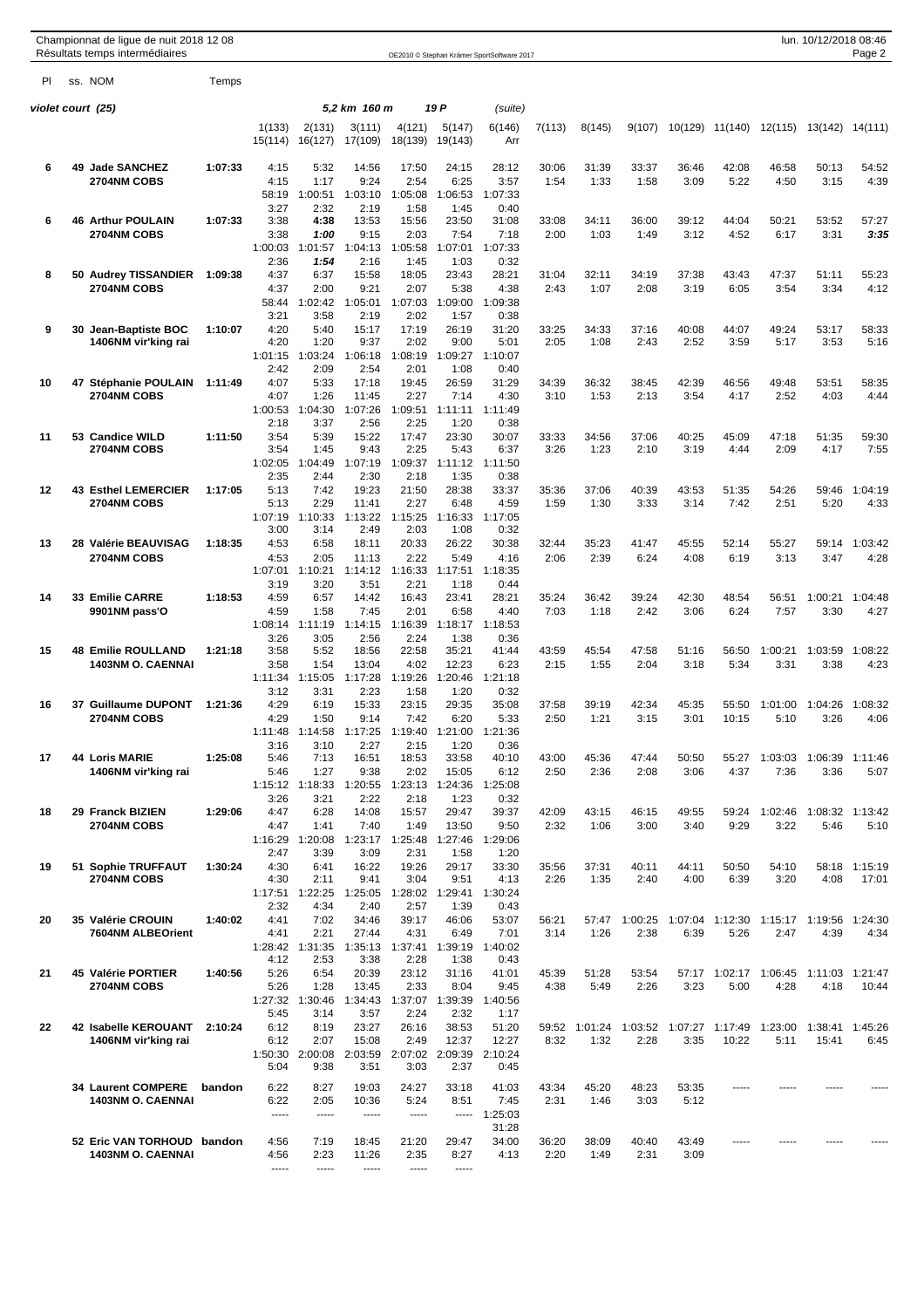|                  | Championnat de ligue de nuit 2018 12 08<br>Résultats temps intermédiaires |         | OE2010 © Stephan Krämer SportSoftware 2017 |                                 |                                  |                                  |                                          |                                   |                                  |                                          |                                  |                                  |                                          |                 | lun. 10/12/2018 08:46<br>Page 3 |               |  |  |
|------------------|---------------------------------------------------------------------------|---------|--------------------------------------------|---------------------------------|----------------------------------|----------------------------------|------------------------------------------|-----------------------------------|----------------------------------|------------------------------------------|----------------------------------|----------------------------------|------------------------------------------|-----------------|---------------------------------|---------------|--|--|
| PI               | ss. NOM                                                                   | Temps   |                                            |                                 |                                  |                                  |                                          |                                   |                                  |                                          |                                  |                                  |                                          |                 |                                 |               |  |  |
|                  | violet court  (25)                                                        |         |                                            |                                 | 5,2 km 160 m                     |                                  | 19 P                                     | (suite)                           |                                  |                                          |                                  |                                  |                                          |                 |                                 |               |  |  |
|                  |                                                                           |         | 1(133)<br>15(114)                          | 2(131)<br>16(127)               | 3(111)<br>17(109)                | 4(121)<br>18(139)                | 5(147)<br>19(143)                        | 6(146)<br>Arr                     | 7(113)                           | 8(145)                                   | 9(107)                           |                                  | 10(129) 11(140)                          | 12(115)         | 13(142) 14(111)                 |               |  |  |
|                  | <b>38 Agnes EUDIER</b><br>2704NM COBS                                     | bandon  | 6:18<br>6:18<br>-----                      | 7:59<br>1:41<br>1.1.1.1         | 20:07<br>12:08<br>-----          | 22:58<br>2:51<br>-----           | 30:39<br>7:41<br>-----                   | 38:05<br>7:26                     | 41:31<br>3:26                    | 43:19<br>1:48                            | 46:02<br>2:43                    | 49:45<br>3:43                    | 58:31<br>8:46                            | 1:02:49<br>4:18 |                                 |               |  |  |
| violet long (28) |                                                                           |         |                                            |                                 | 7,5 km  240 m                    |                                  | 24 P                                     |                                   |                                  |                                          |                                  |                                  |                                          |                 |                                 |               |  |  |
|                  |                                                                           |         | 1(106)<br>15(134)                          | 2(131)<br>16(130)               | 3(145)<br>17(115)                | 4(107)<br>18(111)                | 5(121)<br>19(114)                        | 6(135)<br>20(127)                 | 7(147)<br>21(109)                | 8(144)<br>22(112)                        | 9(146)<br>23(139)                | 10(113)<br>24(143)               | 11(118)<br>Arr                           | 12(140)         | 13(142)                         | 14(129)       |  |  |
| $\mathbf 1$      | 22 Luc SANDEVOIR<br><b>1403NM O. CAENNAI</b>                              | 53:29   | 2:29<br>2:29<br>37:41                      | 3:08<br>0:39<br>38:39           | 8:29<br>5:21<br>40:09            | 9:44<br>1:15<br>44:01            | 11:40<br>1:56<br>45:06                   | 14:09<br>2:29<br>46:46            | 15:54<br>1:45<br>48:21           | 21:20<br>5:26<br>50:36                   | 22:57<br>1:37<br>52:11           | 24:28<br>1:31<br>53:02           | 28:03<br>3:35<br>53:29                   | 30:05<br>2:02   | 32:26<br>2:21                   | 34:57<br>2:31 |  |  |
| 2                | 15 Nathan MARCHAND<br>2704NM COBS                                         | 58:24   | 2:44<br>2:53<br>2:53                       | 0:58<br>3:35<br>0:42            | 1:30<br>9:01<br>5:26             | 3:52<br>10:45<br>1:44            | 1:05<br>12:36<br>1:51                    | 1:40<br>15:20<br>2:44             | 1:35<br>17:24<br>2:04            | 2:15<br>22:29<br>5:05                    | 1:35<br>24:22<br>1:53            | 0:51<br>25:46<br>1:24            | 0:27<br>29:11<br>3:25                    | 30:58<br>1:47   | 33:08<br>2:10                   | 35:24<br>2:16 |  |  |
| 3                | 18 Julien MILEO                                                           | 1:01:57 | 38:33<br>3:09<br>2:58                      | 41:40<br>3:07<br>3:38           | 43:33<br>1:53<br>9:30            | 49:16<br>5:43<br>11:20           | 50:42<br>1:26<br>14:05                   | 52:22<br>1:40<br>16:58            | 53:52<br>1:30<br>19:06           | 56:04<br>2:12<br>23:17                   | 57:12<br>1:08<br>25:09           | 58:01<br>0:49<br>26:44           | 58:24<br>0:23<br>30:53                   | 32:10           | 34:41                           | 37:13         |  |  |
| 4                | <b>2704NM COBS</b><br>4 Francois CALANDO                                  | 1:04:14 | 2:58<br>40:31<br>3:18<br>2:43              | 0:40<br>45:06<br>4:35<br>3:28   | 5:52<br>46:51<br>1:45<br>10:59   | 1:50<br>52:22<br>5:31<br>12:27   | 2:45<br>53:52<br>1:30<br>14:26           | 2:53<br>55:25<br>1:33<br>17:08    | 2:08<br>57:14<br>1:49<br>19:36   | 4:11<br>59:29<br>2:15<br>24:19           | 1:52<br>1:00:37<br>1:08<br>27:37 | 1:35<br>1:01:29<br>0:52<br>30:06 | 4:09<br>1:01:57<br>0:28<br>33:51         | 1:17<br>35:10   | 2:31<br>37:24                   | 2:32<br>39:40 |  |  |
|                  | <b>1403NM O. CAENNAI</b>                                                  |         | 2:43<br>42:54<br>3:14                      | 0:45<br>44:25<br>1:31           | 7:31<br>45:56<br>1:31            | 1:28<br>51:02<br>5:06            | 1:59<br>52:21<br>1:19                    | 2:42<br>54:38<br>2:17             | 2:28<br>58:05<br>3:27            | 4:43<br>1:01:11<br>3:06                  | 3:18<br>1:02:41<br>1:30          | 2:29<br>1:03:41<br>1:00          | 3:45<br>1:04:14<br>0:33                  | 1:19            | 2:14                            | 2:16          |  |  |
| 5                | 26 Miles WHITE<br><b>1408NM VIK'AZIM</b>                                  | 1:08:56 | 2:54<br>2:54<br>43:04                      | 3:31<br>0:37<br>49:24           | 9:44<br>6:13<br>50:56            | 11:55<br>2:11<br>56:35           | 13:50<br>1:55<br>59:49                   | 16:42<br>2:52<br>1:01:31          | 18:31<br>1:49<br>1:03:34         | 23:49<br>5:18<br>1:06:14                 | 25:56<br>2:07<br>1:07:34         | 27:53<br>1:57<br>1:08:29         | 31:59<br>4:06<br>1:08:56                 | 33:30<br>1:31   | 36:35<br>3:05                   | 39:14<br>2:39 |  |  |
| 6                | 12 Alexandre LEMAIST<br><b>2704NM COBS</b>                                | 1:10:11 | 3:50<br>2:36<br>2:36                       | 6:20<br>3:23<br>0:47            | 1:32<br>9:22<br>5:59             | 5:39<br>10:52<br>1:30            | 3:14<br>13:04<br>2:12                    | 1:42<br>16:24<br>3:20             | 2:03<br>19:22<br>2:58            | 2:40<br>25:06<br>5:44                    | 1:20<br>27:11<br>2:05            | 0:55<br>29:51<br>2:40            | 0:27<br>34:22<br>4:31                    | 36:57<br>2:35   | 39:58<br>3:01                   | 42:26<br>2:28 |  |  |
| 7                | 19 Thomas PIGEON<br><b>1408NM VIK'AZIM</b>                                | 1:17:31 | 45:37<br>3:11<br>3:05<br>3:05              | 52:42<br>7:05<br>3:59<br>0:54   | 55:07<br>2:25<br>11:55<br>7:56   | 59:31<br>4:24<br>13:49<br>1:54   | 1:01:07<br>1:36<br>15:55<br>2:06         | 1:03:04<br>1:57<br>20:12<br>4:17  | 1:04:40<br>1:36<br>23:18<br>3:06 | 1:07:18<br>2:38<br>29:10<br>5:52         | 1:08:44<br>1:26<br>32:48<br>3:38 | 1:09:38<br>0:54<br>34:56<br>2:08 | 1:10:11<br>0:33<br>39:57<br>5:01         | 41:59<br>2:02   | 44:41<br>2:42                   | 47:04<br>2:23 |  |  |
| 8                | 27 Sebastian WILD                                                         | 1:18:12 | 51:01<br>3:57<br>3:25                      | 56:11<br>5:10<br>5:03           | 58:21<br>2:10<br>13:01           | 1:04:12<br>5:51<br>14:46         | 1:07:08<br>2:56<br>17:12                 | 1:09:34<br>2:26<br>21:01          | 1:11:55<br>2:21<br>24:09         | 1:14:12<br>2:17<br>30:02                 | 1:15:40<br>1:28<br>32:30         | 1:16:58<br>1:18<br>34:24         | 1:17:31<br>0:33<br>39:32                 | 41:18           | 44:27                           | 48:10         |  |  |
|                  | <b>2704NM COBS</b>                                                        |         | 3:25<br>52:05<br>3:55                      | 1:38<br>54:04<br>1:59           | 7:58<br>58:55<br>4:51            | 1:45<br>1:05:20<br>6:25          | 2:26<br>1:07:21<br>2:01                  | 3:49<br>1:09:50<br>2:29           | 3:08<br>1:11:51<br>2:01          | 5:53<br>1:14:40<br>2:49                  | 2:28<br>1:16:22<br>1:42          | 1:54<br>1:17:38<br>1:16          | 5:08<br>1:18:12<br>0:34                  | 1:46            | 3:09                            | 3:43          |  |  |
| 9                | 1 Laurent BASSET<br><b>2704NM COBS</b>                                    | 1:19:56 | 3:41<br>3:41<br>57:08                      | 4:47<br>1:06<br>59:52           | 12:06<br>7:19<br>1:01:55         | 14:17<br>2:11<br>1:07:28         | 16:47<br>2:30<br>1:09:09                 | 24:51<br>8:04<br>1:11:15          | 28:48<br>3:57<br>1:13:15 1:16:09 | 35:11<br>6:23                            | 37:52<br>2:41<br>1:18:13         | 40:17<br>2:25                    | 44:55<br>4:38<br>1:19:20 1:19:56         | 46:41<br>1:46   | 49:53<br>3:12                   | 53:00<br>3:07 |  |  |
| 10               | <b>17 Valentin MARCHAN</b><br>2704NM COBS                                 | 1:22:27 | 4:08<br>3:54<br>3:54<br>48:17              | 2:44<br>4:39<br>0:45<br>59:30   | 2:03<br>10:47<br>6:08<br>1:04:39 | 5:33<br>13:15<br>2:28<br>1:10:50 | 1:41<br>15:03<br>1:48<br>1:13:06         | 2:06<br>18:12<br>3:09<br>1:15:27  | 2:00<br>21:23<br>3:11<br>1:17:54 | 2:54<br>25:29<br>4:06<br>1:20:07         | 2:04<br>27:44<br>2:15<br>1:21:11 | 1:07<br>29:56<br>2:12<br>1:22:03 | 0:36<br>33:43<br>3:47<br>1:22:27         | 39:13<br>5:30   | 42:39<br>3:26                   | 45:03<br>2:24 |  |  |
| 11               | 72 Eric PIGEON<br><b>1408NM VIK'AZIM</b>                                  | 1:23:36 | 3:14<br>3:48<br>3:48                       | 11:13<br>4:44<br>0:56           | 5:09<br>13:09<br>8:25            | 6:11<br>15:04<br>1:55            | 2:16<br>18:27<br>3:23                    | 2:21<br>23:02<br>4:35             | 2:27<br>26:54<br>3:52            | 2:13<br>33:43<br>6:49                    | 1:04<br>36:15<br>2:32            | 0:52<br>38:11<br>1:56            | 0:24<br>43:31<br>5:20                    | 45:22<br>1:51   | 48:40<br>3:18                   | 52:06<br>3:26 |  |  |
| 12               | <b>11 Ludovic LE MAROIS</b>                                               | 1.23.44 | 56:34<br>4:28<br>2:58                      | 59:10<br>2:36<br>3:54           | 1:01:29<br>2:19<br>11:23         | 1:09:00<br>7:31<br>12:58         | 1:11:14<br>2:14<br>16:14                 | 1:14:20<br>3:06<br>19:55          | 1:16:55<br>2:35<br>23:39         | 1:19:52<br>2:57<br>29:35                 | 1:21:30<br>1:38<br>31:47         | 1:22:58<br>1:28<br>34:56         | 1:23:36<br>0:38<br>39:52                 | 42:18           | 46:07                           | 49:11         |  |  |
|                  | <b>1408NM VIK'AZIM</b>                                                    |         | 2:58<br>52:55<br>3:44                      | 0:56<br>55:37<br>2:42           | 7:29<br>58:14<br>2:37            | 1:35<br>1:09:09<br>10:55         | 3:16<br>1:11:36<br>2:27                  | 3:41<br>1:14:30<br>2:54           | 3:44<br>1:16:56<br>2:26          | 5:56<br>1:19:53<br>2:57                  | 2:12<br>1:22:13<br>2:20          | 3:09<br>1:23:11<br>0:58          | 4:56<br>1:23:44<br>0:33                  | 2:26            | 3:49                            | 3:04          |  |  |
| 13               | 14 Jean Baptiste MABI<br>7604NM ALBEOrient                                | 1:23:48 | 3:00<br>3:00<br>56:07<br>4:30              | 3:54<br>0:54<br>1:00:55<br>4:48 | 11:40<br>7:46<br>1:03:14<br>2:19 | 13:27<br>1:47<br>7:01            | 16:08<br>2:41<br>1:10:15 1:12:59<br>2:44 | 22:03<br>5:55<br>1:14:59<br>2:00  | 25:49<br>3:46<br>1:16:59<br>2:00 | 32:21<br>6:32<br>1:20:03<br>3:04         | 35:06<br>2:45<br>1:21:47<br>1:44 | 37:17<br>2:11<br>1:20            | 42:25<br>5:08<br>1:23:07 1:23:48<br>0:41 | 45:01<br>2:36   | 48:10<br>3:09                   | 51:37<br>3:27 |  |  |
| 14               | 9 Maxime L'HERMETT<br>7604NM ALBEOrient                                   | 1:24:12 | 3:50<br>3:50<br>58:49                      | 5:09<br>1:19<br>1:00:42         | 13:28<br>8:19<br>1:03:21         | 15:48<br>2:20<br>1:10:22         | 19:03<br>3:15<br>1:12:36                 | 23:44<br>4:41<br>1:14:56          | 26:53<br>3:09<br>1:16:52         | 33:38<br>6:45<br>1:19:58                 | 36:12<br>2:34<br>1:22:31         | 38:44<br>2:32<br>1:23:41         | 46:00<br>7:16<br>1:24:12                 | 47:55<br>1:55   | 51:11<br>3:16                   | 54:15<br>3:04 |  |  |
| 15               | 10 Régis LANDRU<br>7604NM ALBEOrient                                      | 1:26:46 | 4:34<br>3:09<br>3:09                       | 1:53<br>4:07<br>0:58            | 2:39<br>12:10<br>8:03            | 7:01<br>15:01<br>2:51            | 2:14<br>17:22<br>2:21                    | 2:20<br>22:45<br>5:23             | 1:56<br>26:15<br>3:30            | 3:06<br>33:40<br>7:25                    | 2:33<br>37:05<br>3:25            | 1:10<br>40:25<br>3:20            | 0:31<br>45:14<br>4:49                    | 47:50<br>2:36   | 51:21<br>3:31                   | 54:55<br>3:34 |  |  |
| 16               | 25 Dominique VAUTIE                                                       | 1:26:52 | 1:00:06<br>5:11<br>4:01                    | 1:02:54<br>2:48<br>5:13         | 1:05:50<br>2:56<br>13:13         | 1:12:35<br>6:45<br>15:09         | 1:14:40<br>2:05<br>17:30                 | 1:17:06<br>2:26<br>21:14          | 1:19:33<br>2:27<br>26:09         | 1:22:39<br>3:06<br>32:25                 | 1:24:30<br>1:51<br>37:44         | 1:26:08<br>1:38<br>40:09         | 1:26:46<br>0:38<br>47:01                 | 49:00           | 52:36                           | 55:36         |  |  |
|                  | 7604NM ALBEOrient                                                         |         | 4:01<br>59:52<br>4:16                      | 1:12<br>1:03:12<br>3:20         | 8:00<br>1:05:34<br>2:22          | 1:56<br>1:13:09<br>7:35          | 2:21<br>1:15:13<br>2:04                  | 3:44<br>1:17:27<br>2:14           | 4:55<br>1:19:40<br>2:13          | 6:16<br>1:23:07<br>3:27                  | 5:19<br>1:24:53<br>1:46          | 2:25<br>1:26:15<br>1:22          | 6:52<br>1:26:52<br>0:37                  | 1:59            | 3:36                            | 3:00          |  |  |
| 17               | 20 Michel RIBEIRO<br><b>2704NM COBS</b>                                   | 1:28:11 | 3:31<br>3:31<br>59:26<br>4:55              | 4:19<br>0:48<br>1:03:59<br>4:33 | 11:21<br>7:02<br>1:06:46<br>2:47 | 13:45<br>2:24<br>8:28            | 16:11<br>2:26<br>1:15:14 1:17:30<br>2:16 | 26:11<br>10:00<br>1:19:33<br>2:03 | 29:43<br>3:32<br>1:59            | 35:36<br>5:53<br>1:21:32 1:24:17<br>2:45 | 38:03<br>2:27<br>1:26:32<br>2:15 | 39:39<br>1:36<br>1:05            | 43:52<br>4:13<br>1:27:37 1:28:11<br>0:34 | 47:57<br>4:05   | 51:45<br>3:48                   | 54:31<br>2:46 |  |  |